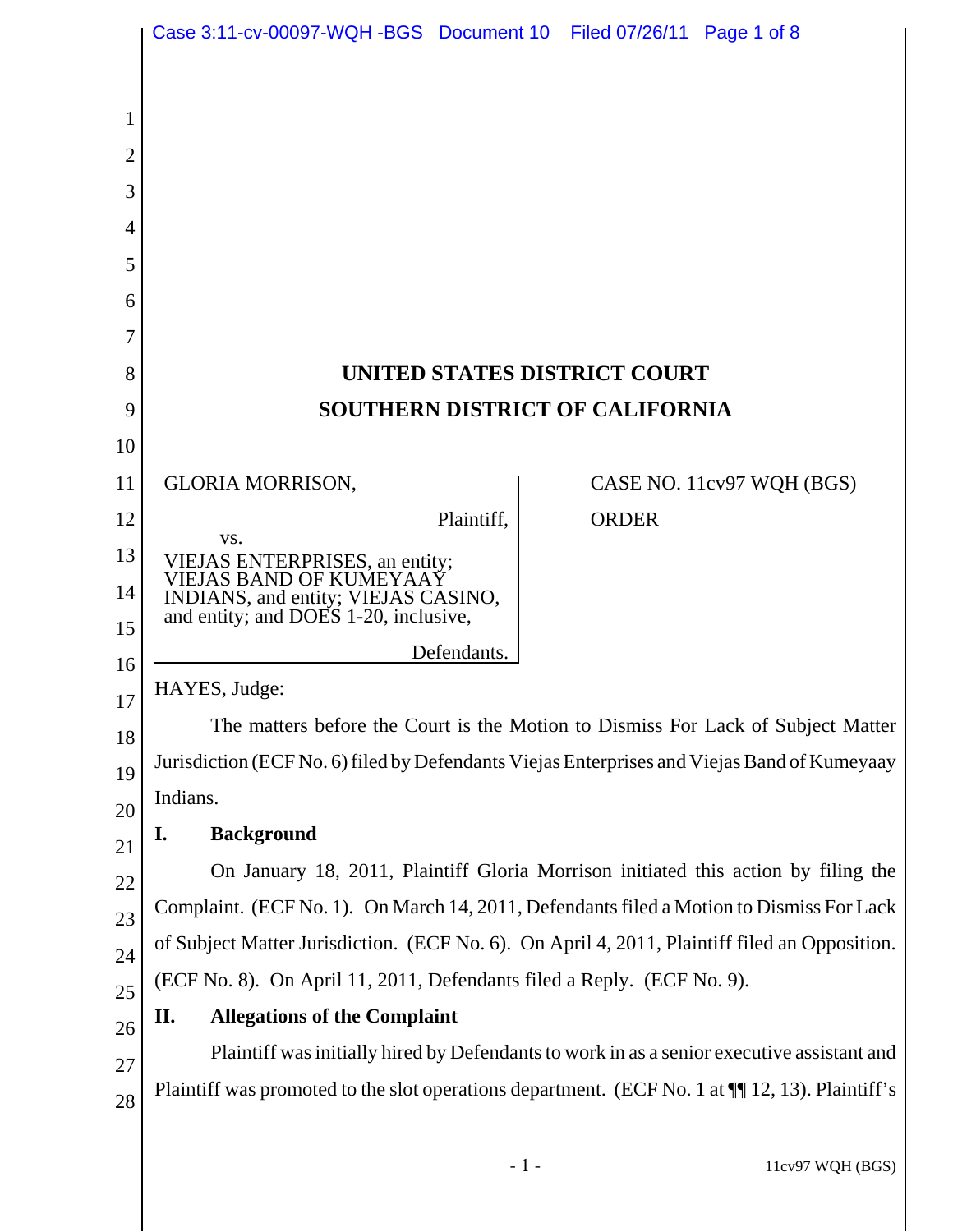1 2 3 4 5 6 7 8 9 10 work in the slot operations department was "mostly sedentary." *Id.* ¶ 14. "Due to her knee disability" Plaintiff underwent surgery in May 2009. *Id.* ¶ 15. When Plaintiff returned to work she was informed that her job duties had changed to slot operations machine maintenance files.  *Id.* ¶ 17. The new position was "more physically demanding" than her previous position. *Id.* at ¶ 18. Plaintiff was unable to perform the physical demands of the new position and her "physician put her back out on protected medical leave." *Id*. at ¶ 19. Plaintiff returned to work and requested an accommodation for her disability. Defendants refused to accommodate her and told her that she would have thirty-days to find anther position within Viejas or she would be deemed to have voluntarily resigned. *Id*. at ¶ 22. Plaintiff received no assistance in locating another position and was terminated. *Id.* at ¶ 24.

11 12 13 14 15 16 17 Plaintiff has asserted a claim for violation of the Family Medical Leave Act, 29 U.S.C. § 2601 et seq., and a California tort claim for wrongful adverse action and termination in violation of the public policies of the California Fair Employment and Housing Act, the Americans with Disabilities Act, the California Family Rights Act, and the Federal Family Medical Leave Act. Plaintiff seeks monetary damages, an injunction that Defendants refrain from "unlawful practices, policies, usages and customs," and reinstatement to the "position from which [Plaintiff] was wrongfully terminated or a comparable position ...." *Id*. at 11.

18

## **III. Motion to Dismiss**

19 20 21 22 23 24 25 26 27 28 "A federal court is presumed to lack jurisdiction in a particular case unless the contrary affirmatively appears." *Stock West, Inc. v. Confederated Tribes of the Colville Reservation*, 873 F.2d 1221, 1225 (9th Cir. 1989). Rule 12(h)(3) of the Federal Rules of Civil Procedure provides: "If the court determines at any time that it lacks subject-matter jurisdiction, the court must dismiss the action." Fed. R. Civ. P. 12(h)(3). In determining the presence or absence of federal jurisdiction, the court applies the "'well-pleaded complaint rule,' which provides that federal jurisdiction exists only when a federal question is presented on the face of the plaintiff's properly pleaded complaint." *State of California v. Dynegy, Inc.*, 375 F.3d 831, 838 (9th Cir. 2003) (quoting *Caterpillar Inc. v. Williams,* 482 U.S. 386, 392 (1987)). When assessing subject matter jurisdiction, the court assumes the truth of all allegations in the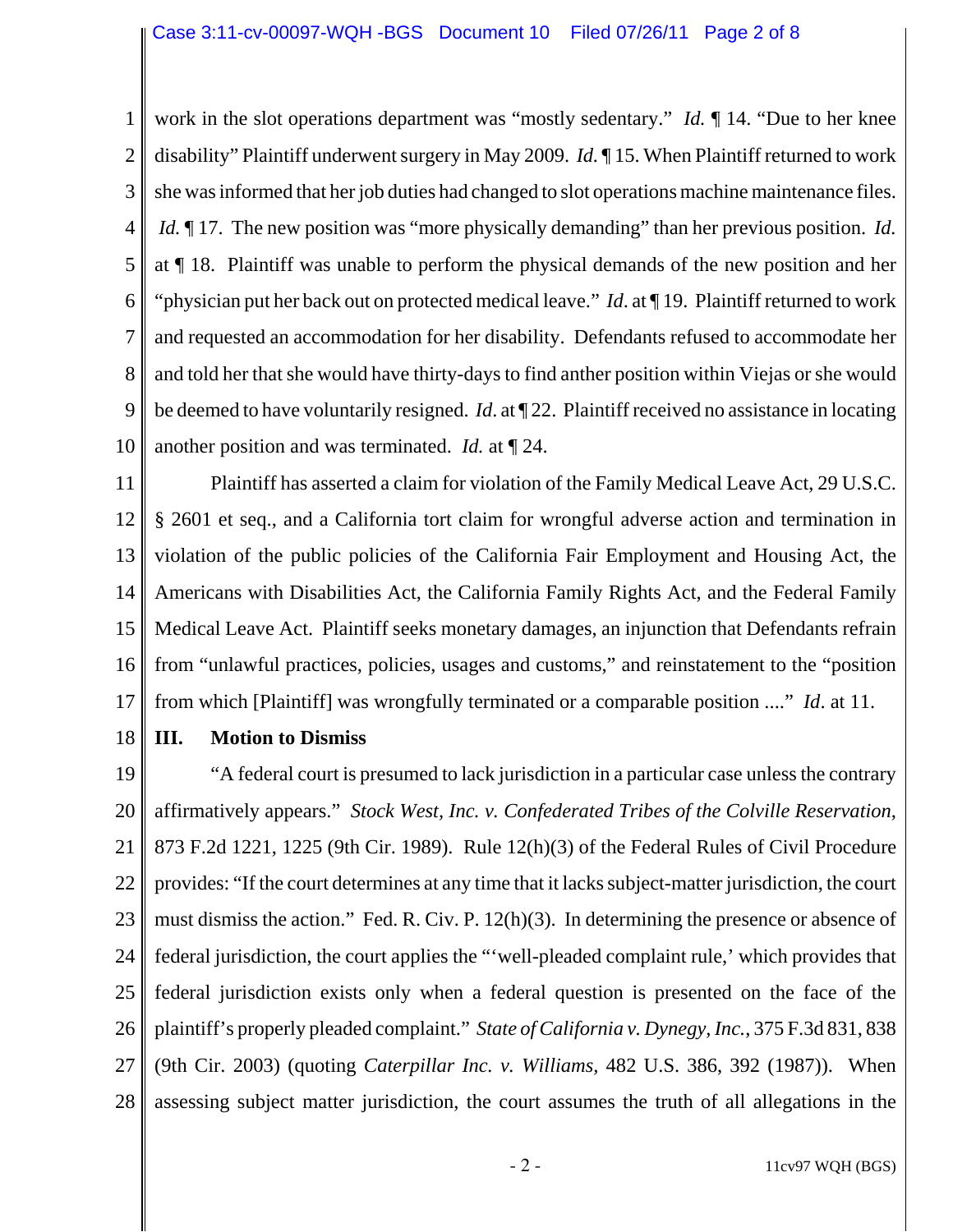1 2 3 4 5 6 complaint. *See Castaneda v. United States*, 546 F.3d 682, 684 n.1 (9th Cir. 2008) (overruled on other grounds by *Hui v. Castaneda*, \_\_ U.S. \_\_, 130 S.Ct. 1845 (2010)). "If jurisdiction is lacking at the outset, the district court has 'no power to do anything with the case except dismiss.'" *Morongo Band of Mission Indians v. California State Board of Equalization,* 858 F.2d 1376, 1380 (9th Cir. 1988) (quoting 15 C. Wright, A. Miller & E. Cooper, *Federal Practice and Procedure* § 3844, at 332 (1986)).

7 8 9 10 11 12 13 14 15 16 17 A Rule 12(b)(1) motion asserting lack of subject matter jurisdiction may be either a facial attack on the sufficiency of the pleadings or a factual attack on the basis for a court's jurisdiction. *See White v. Lee*, 227 F.3d 1214, 1242 (9th Cir. 2000). "In resolving a factual attack on jurisdiction, the district court may review evidence beyond the complaint without converting the motion to dismiss into a motion for summary judgment." *Safe Air v. Meyer*, 373 F.3d 1035, 1039 (9th Cir. 2004). "The court need not presume the truthfulness of the plaintiff's allegations." *Id.* (citing *White*, 227 F.3d at 1242). However, "[j]urisdictional finding of genuinely disputed facts is inappropriate when the jurisdictional issue and substantive issues are so intertwined that the question of jurisdiction is dependent on the resolution of factual issues going to the merits of an action." *Sun Valley Gasoline, Inc. v. Ernst Enters., Inc.*, 711 F.2d 138, 139 (9th Cir. 1983).

18 19 20 21 22 23 24 25 Defendants' Motion to Dismiss is brought pursuant to Federal Rules of Civil Procedure 12(b)(1) for lack of subject matter jurisdiction. (ECF No. 6). Defendant has submitted the Declaration of Tribal Chairman of the Tribal Counsel for the Viejas Band of Kumeyaay Indians, Anthony R. Pico, who states that "the Viejas Band of Kumeyaay Indians [is] a federally recognized Indian tribe ...." (ECF No. 6-2 at 1). Defendant Viejas Band of Kumeyaay Indians contends it are entitled to tribal sovereign immunity from Plaintiff's claims. Defendants contend that Viejas Enterprises and Viejas Casino operate as an arm of the tribe; therefore, they are entitled to tribal sovereign immunity as well.

26 27 28 Plaintiff contends that there is a question of fact regarding whether Defendants are entitled to tribal immunity. Plaintiff contends that Defendants are not immune to suit under the Family Medical Leave Act on the grounds that it is a law of general applicability which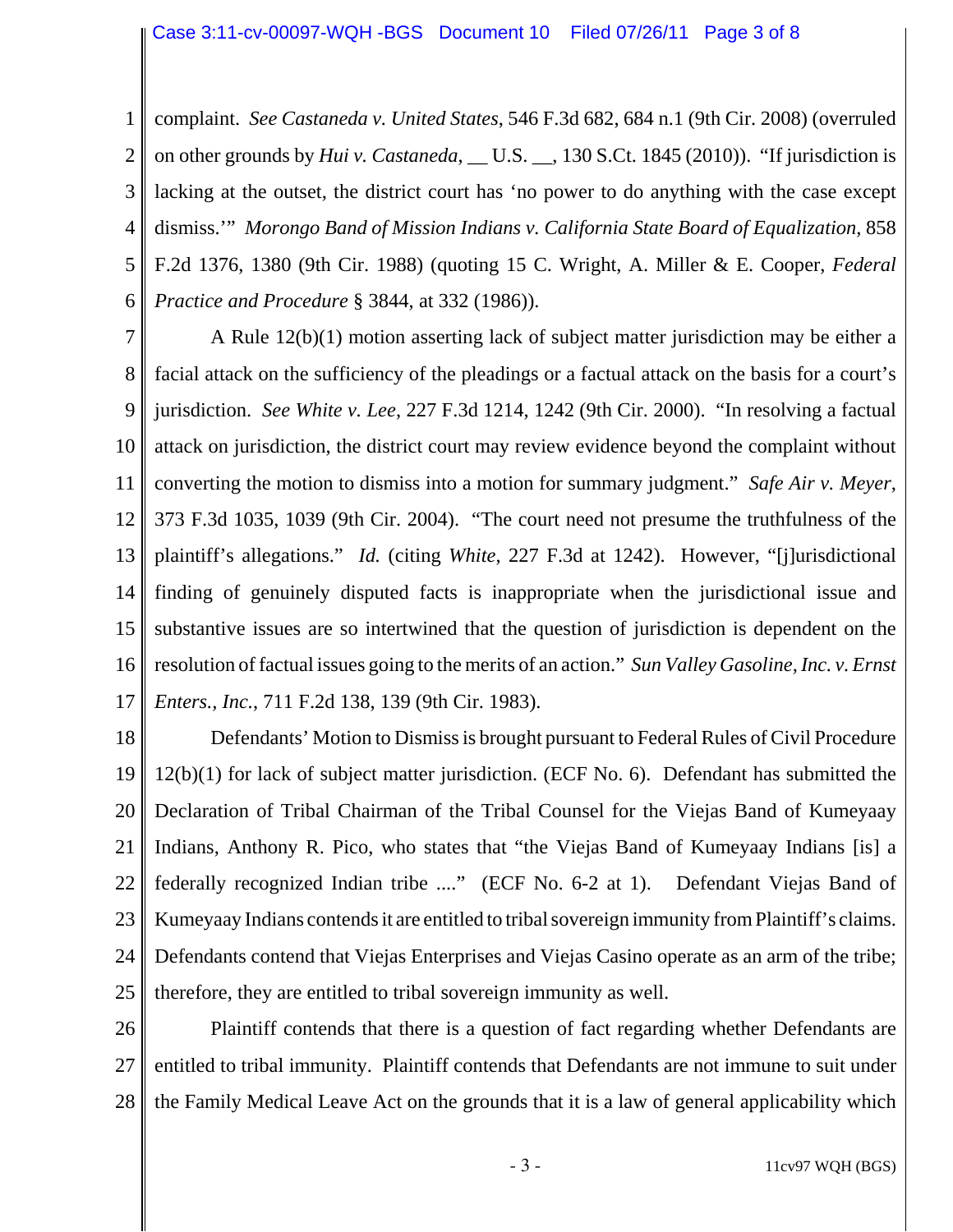1 2 3 does not specifically exclude the application to tribes. Plaintiff contends that the Court has supplemental jurisdiction over Plaintiff's state law claim of wrongful termination in violation of public policies.

4

# **A. Tribal Sovereign Immunity**

5 6 7 8 9 10 11 12 13 14 15 16 17 18 19 20 21 22 23 24 The Federal Registrar contains a list of recognized Indian tribes including: "Viejas (Baron Long) Group of Capitan Grande Band of Mission Indians of the Viejas Reservation, California." 75 Fed. Reg. 60,810-01 (Oct. 1, 2010). "The Capitan Grande Band of Diegueno Mission Indians, an Indian tribe, resided on its reservation until approximately 1932." *Hein v. Capitan Grande Band of Diegueno Mission Indians,* 201 F.3d 1256, 1258 (9th Cir. 2000). A portion of the reservation land was sold to the city of San Diego and "[m]oney from the sale was given to tribe members pursuant to an agreement under which their rights as tribe members were to remain unaffected by the arrangement." *Id*. Some tribe members used the money to purchase the Barona reservation. *Id*. Others tribe members used the money to purchase the Viejas reservation. *Id*. A third group of tribe members used the money to purchase individual tracts of land. *Id*. The Ninth Circuit explained that the Viejas Band of Mission Indians is a as successor in interest to the "Viejas (Baron Long) Group of Capitan Grande Band of Mission Indians of the Viejas Reservation, California." *Id*. at 1258-59 (finding that the "Viejas group[ is] the 'successors in interest' to the Capitan Grande Band."); *see also Cabazon Band of Mission Indians v. Wilson,* 124 F.3d 1050, 1052 (9th Cir. 1997) (noting that "the Viejas Band of Mission Indians" operates "wagering facilities on their tribal lands"); *Sycuan Band of Mission Indians v. Roache*, 54 F.3d 535, 535 (9th Cir. 1994) (finding that the "Viejas Band of Mission Indians a/k/a Viejas Group of the Captain Grande Band of Mission Indians" is a federally recognized Indian tribe). This Court finds that the Viejas Band of Kumeyaay Indians is a federally recognized Indian tribe.

25 26 27 28 "As a matter of federal law, an Indian tribe is subject to suit only where Congress has authorized the suit or the tribe has waived its immunity." *Kiowa Tribe of Okla. v. Mfg. Techs., Inc*., 523 U.S. 751, 754 (1998). In *Federal Power Comm'n v. Tuscarora Indian Nation*, 362 U.S. 99 (1960), the Supreme Court stated in dicta that "a general statute in terms applying to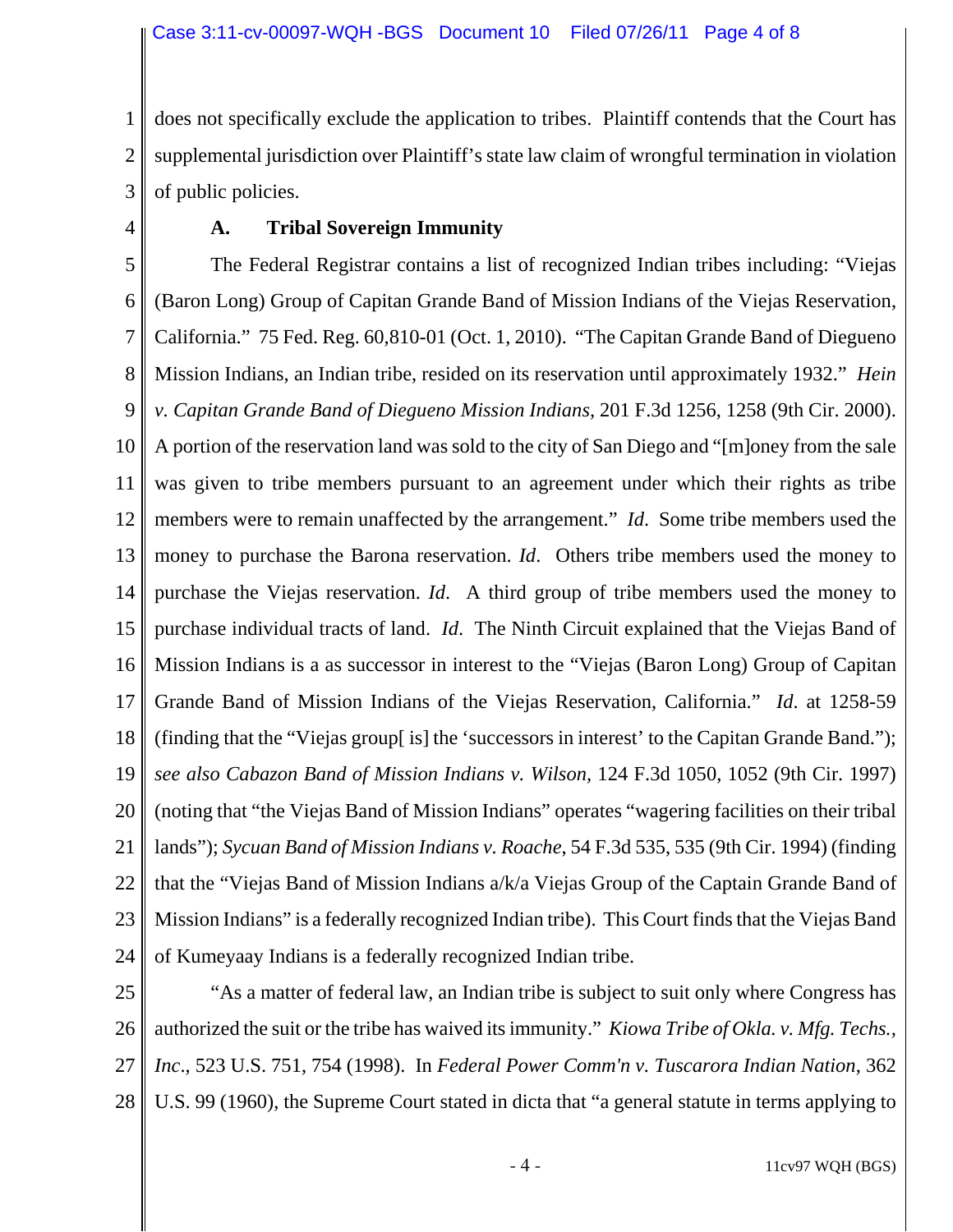1 2 3 4 5 6 7 8 all persons includes Indians and their property interests." *Tuscarora*, 362 U.S. at 116. However, *Tuscarora* has since been eroded by the Supreme Court's decision in *Merrion v. Jicarilla Apache Tribe*, 455 U.S. 130 (1982) in which the Court found that tribes enjoy "inherent power necessary to tribal self-government and territorial management." *Merrion*, 455 U.S. at 141; *see also Donovan v. Navajo Forest Products Industries,* 692 F.2d 709, 711-12 (10 th Cir. 1982) (noting that *Tuscarora* did not involve an Indian treaty and finding that "[t]he *Tuscarora* rule does not apply to Indians if the application of the general statute would be in derogation of the Indians' treaty rights.").

9 10 11 12 13 14 15 16 17 18 In *Oklahoma Tax Comm. v. Citizen Band Potawatomi Indian Tribe of Okla*., 498 U.S. 505, 505-06 (1991) the Supreme Court reaffirmed its "longstanding doctrine of tribal sovereign immunity ... in order to promote Indian self-government, self-sufficiency, and economic development ...." *Oklahoma Tax Comm*, 498 U.S. at 505-06. Therefore, "[t]he bare proposition that broad general statues have application to Native American tribes does not squarely resolve whether there was an abrogation of tribal immunity ..." *Sanderlin v. Seminole Tribe of Florida*, 243 F.3d 1282, 1292 (11th Cir. 2001); *see also United States v. Winnebago Tribe of Nebraska*, 542 F.2d 1002, 1005 (11 Cir. 1976) (explaining that a party's reliance on *Tuscarora* to show "that the general statutes of the United States apply to Indians and non-Indians alike, is misplaced.").

19 20 21 22 23 24 25 26 27 Where a statute is silent with respect to Indian tribes, the statute does not apply to Indian tribes if: "(1) the law touches 'exclusive rights of self-governance in purely intramural matters'; (2) the application of the law to the tribe would 'abrogate rights guaranteed by Indian treaties'; or (3) there is proof 'by legislative history or some other means that Congress intended [the law] not to apply to Indians on their reservations....'" *E.E.O.C. v. Karuk Tribe Housing Authority*, 260 F.3d 1071, 1078-79 (9th Cir. 2001) (quoting *Donovan v. Coeur d'Alene Tribal Farm,* 751 F.2d 1113, 1116 (9th Cir. 1985)). "In any of these three situations, Congress must expressly apply a statute to Indians before we will hold that it reaches them." *Id*.

28

The Family Medical Leave Act is a law of general application that is silent with respect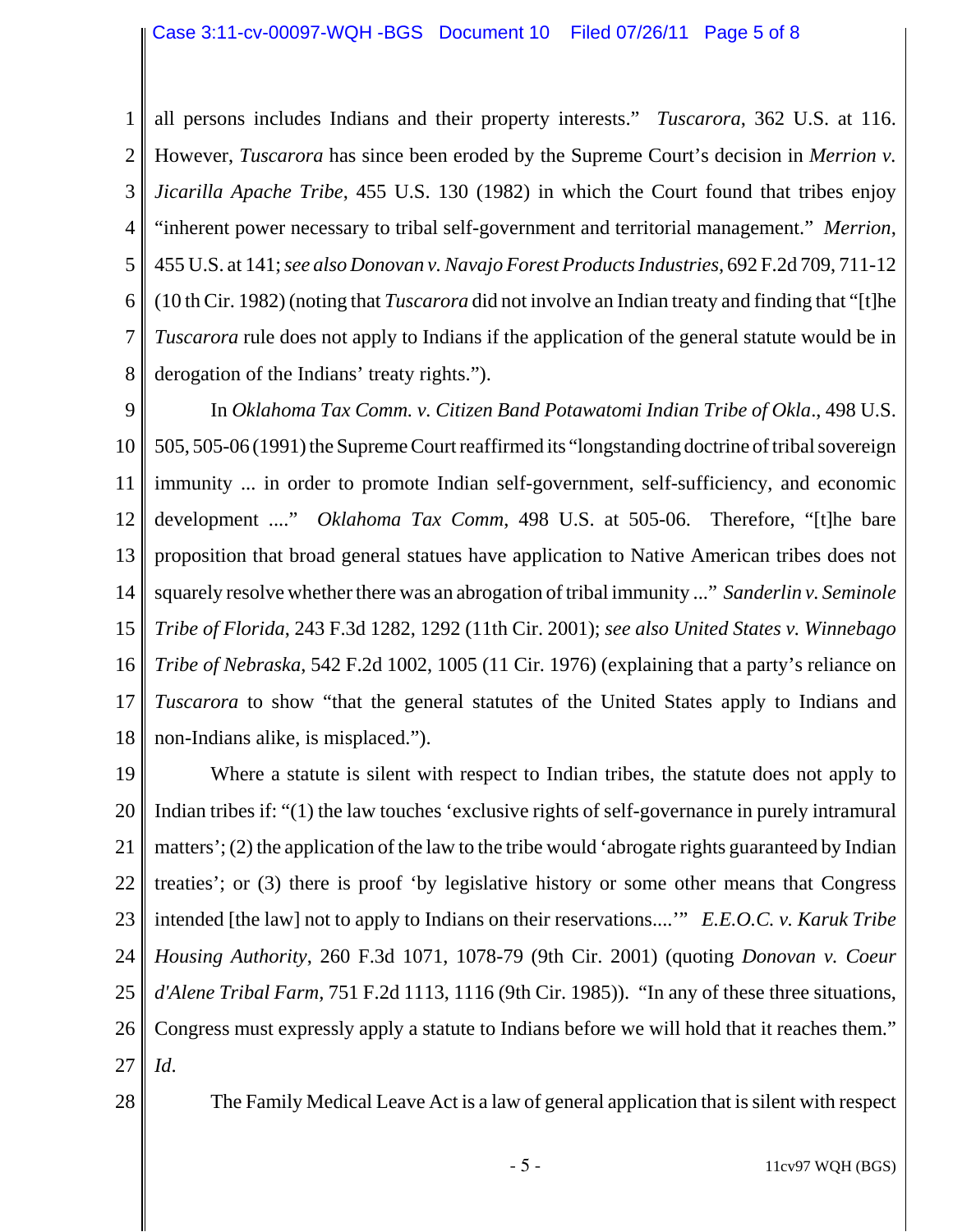1 2 3 4 5 6 7 8 9 to Indian tribes. *See* 29 U.S.C. § 2601 et seq.; *see also Chayoon v. Chao*, 355 F.3d 141, 143 (2nd Cir. 2004) ("The FMLA makes no reference to the amenity of Indian tribes to suit.") (citing *Garcia v. Akwesasne Housing Authority,* 268 F.3d 76, 86 (2nd Cir. 2001)). In *Chayoon*, the Second Circuit found that federally recognized Indian tribes are immune from suit under the FMLA. *See Chayoon v. Chao*, 355 F.3d at 143 ("[Plaintiff's] remedy, if there is to be one, lies with Congress."); *see also Pearson v. Chugach Government Services Inc.*, 669 F.Supp.2d 467, 477 (D. Del. 2009) ("The only courts to examine whether tribal organizations are subject to the FMLA's employer obligations held, based on the doctrine of tribal immunity, the there is not private cause of action under the FMLA against tribal organizations.").

10 11 12 13 14 15 16 17 18 This Court agrees with the holding of *Chayoon* that federally recognized Indian tribes are immune from suit under the Family Medical Leave Act. Accordingly, Defendant Viejas Band of Kumeyaay Indians is entitled to tribal sovereign immunity from Plaintiff's claim for violation of the Family Medical Leave Act. In this case, Plaintiff has not requested any injunctive or declaratory relief against an agency officer in his official capacity; therefore, there is no applicable exception to sovereign immunity. *See Ex parte Young*, 209 U.S. 123 (1908). The Court concludes that Plaintiff has failed to show that subject mater jurisdiction exists over Plaintiff's Family Medical Leave Act claim against Defendant Viejas Band of Kumeyaay Indians.

19

#### **B. Viejas Enterprises and Viejas Casino**

20 21 22 23 24 25 26 27 28 "[T]he settled law of our circuit is that tribal corporations acting as an arm of the tribe enjoy the same sovereign immunity granted to a tribe itself." *Cook v. AVI Casino Enterprises, Inc.*, 548 F.3d 718, 725 (9th Cir. 2008); *see also Kiowa Tribe of Oklahoma v. Manufacturing Technologies, Inc*., 523 U.S. 751, 754-55 (1998) (holding that where a tribe is entitled to tribal immunity, tribal immunity applies to the tribe's commercial activity as well); *but see EEOC v. Karuk Tribe Housing Authority*, 260 F.3d 1071, 1080 (9th Cir. 2001) (explaining that a tribe-run business may not be entitled to tribal immunity where "the enterprise at issue does not relate to the governmental functions of the Tribe, nor does it operate exclusively within the domain of the Tribe and its members."). With regard to an Indian tribe's casino operating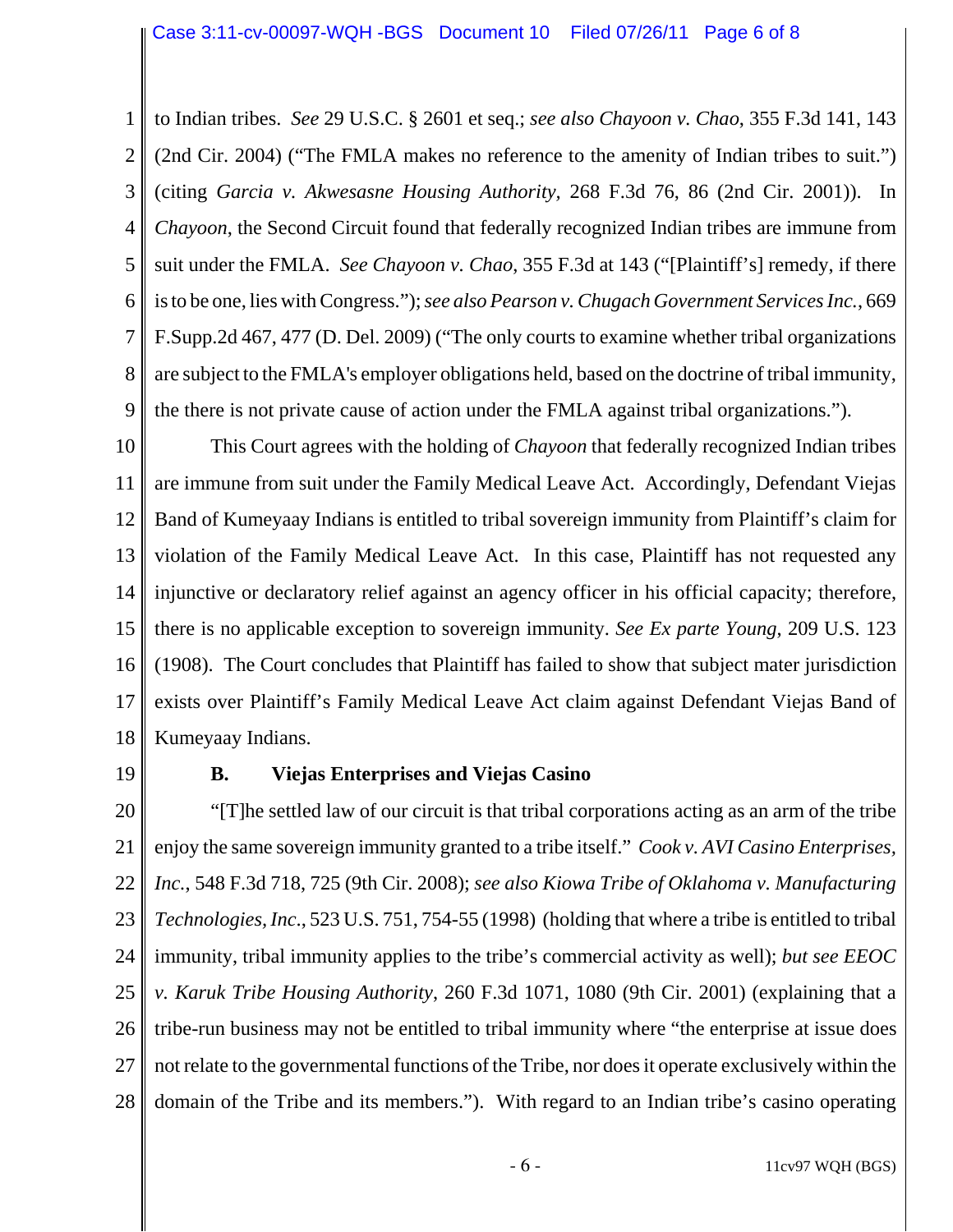1 2 3 4 5 6 7 pursuant to the Indian Gaming Regulatory Act ("IGRA"), 25 U.S.C. § 2710(d)(1), the Ninth Circuit has found that "the Casino is not a mere revenue-producing tribal business ... [it] promote[s] tribal economic development, self-sufficiency, and strong tribal governments." *Allen v. Gold Country Casino,* 464 F.3d 1044, 1046 (9th Cir. 2006) (quotations omitted). Accordingly, the Indian tribe's casino is entitled to sovereign immunity. *Id*. at 1047; *see also Cabazon Band of Mission Indians*, 124 F.3d at 1052 (noting that "the Viejas Band of Mission Indians" conducts gaming operations on tribal lands pursuant to 25 U.S.C. § 2710(d)(1)).

8 9 10 11 12 13 14 Defendant has submitted the Declaration of Tribal Chairman of the Tribal Counsel for the Viejas Band of Kumeyaay Indians, Anthony R. Pico, who states that "Viejas Casino is a trade name under which the Viejas Band operates its casino[]" and there is "[n]o entity or person other than the Viejas Band has any ownership interest in Viejas Casino." (ECF No. 6-2 at 2). The declaration states that "Viejas Enterprises is a business name through which the Viejas Band conducts its business ... "[n]o entity or person other than the Viejas Band has any ownership interest in Viejas Enterprises." *Id*.

15 16 17 Plaintiff contends that "there is no actual proof of the management and ownership interests of the casino ... [t]his information is not readily available to the public since there is no business formation information ...." (ECF No. 8 at 7).

18 19 20 21 22 23 This Court finds that Defendants Viejas Enterprises and Viejas Casino operate as an arm of the tribe. This Court finds that the tribal sovereign immunity enjoyed by Defendant Viejas Band of Kumeyaay Indians from Plaintiff's claim for violation of the Family Medical Leave Act extends to Defendants Viejas Enterprises and Viejas Casino. The Court concludes that Plaintiff has failed to show that subject mater jurisdiction exists over Plaintiff's claim against Defendants Viejas Enterprises and Viejas Casino.

24

## **C. State Law Claim**

25 26 27 28 With regard to Plaintiff's state law claim, the federal supplemental jurisdiction statute provides: "[I]n any civil action of which the district courts have original jurisdiction, the district courts shall have supplemental jurisdiction over all other claims that are so related to claims in the action within such original jurisdiction that they form part of the same case or